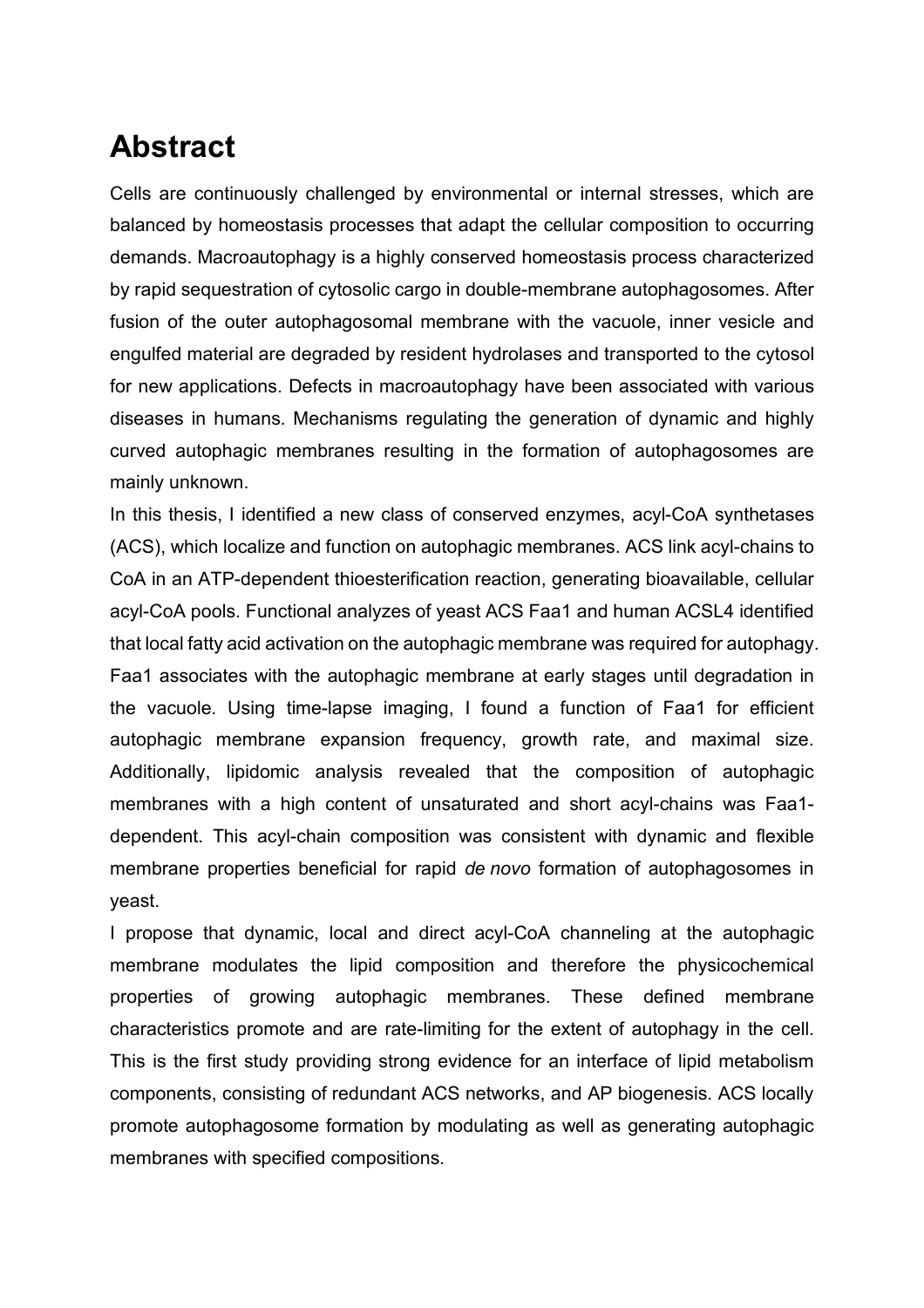## **Zusammenfassung**

Zellen werden fortwährend durch unterschiedliche Reize herausgefordert. Solche extra- und intrazelluläre Stresse werden durch Homöostase-Prozesse ausgeglichen und passen die zelluläre Zusammensetzung an die auftretenden Anforderungen an. Makroautophagie ist ein hochkonservierter zellulärer Homöostase-Prozess, der durch die schnelle Umschließung von cytosolischen Komponenten in einem sich bildenden Doppelmembran-Autophagosom charakterisiert ist. Nach der Fusion der äußeren Autophagosom-Membran mit der Vakuole wird das innere Vesikel mitsamt dem umschlossenen Material durch vakuoläre Hydrolasen abgebaut. Durch den Abbau gewonnene Bausteine können für biologische Prozesse oder Neusynthese von Makromolekülen in Zytosol verwendet werden.

Defekte in der Makroautophagie sind mit verschiedenen Krankheiten beim Menschen assoziiert. Die molekularen Mechanismen, die der dynamischen Bildung einer stark gekrümmten autophagosomalen Membran und schließlich eines gereiften Autophagosoms zugrunde liegen, sind weitgehend unbekannt. In dieser Arbeit habe ich konservierte Acyl-CoA-Synthetasen (ACS) identifiziert, die auf den autophagosomalen Membranen lokalisieren und wichtige Funktionen erfüllen. ACS verknüpfen Fettsäuren mit Coenzym-A in einer ATP-abhängigen Thioveresterungsreaktion und erzeugen bioverfügbares zelluläres Acyl-CoA. Eine funktionelle Analyse der ACS Faa1 aus Hefe und der humanen ACSL4 zeigte, dass eine effiziente Autophagosomenbildung von lokaler Fettsäureaktivierung auf der autophagosomalen Membran abhängt. Weiterhin wurde eine Lokalisierung von Faa1 an der autophagosomalen Membran beginnend in den frühen Stadien bis zum Abbau des Autophagosoms in der Vakuole nachgewiesen. Eine zeitabhängige Analyse zeigte, dass Faa1 für eine effiziente Expansionsfrequenz und Wachstumsrate sowie für die maximale Größe der autophagosomal Membranen notwendig ist. Untersuchungen der autophagosomalen Phospholipide identifizierten eine Faa1-abhängige Membranzusammensetzung. Es wurde ein hoher Gehalt an ungesättigten und kurzen Fettsäureketten festgestellt, der generell mit dynamischen und flexiblen Membraneigenschaften in Verbindung gebracht werden kann, und somit wahrscheinlich eine schnelle und produktive Bildung von Autophagosomen fördert. Auf Grundlage der dargestellten Daten, schlage ich ein Model vor, in dem die lokale und direkte Aktivierung von Fettsäuren an der wachsenden autophagosomalen

Membran die Lipidzusammensetzung und damit die physikalisch-chemischen